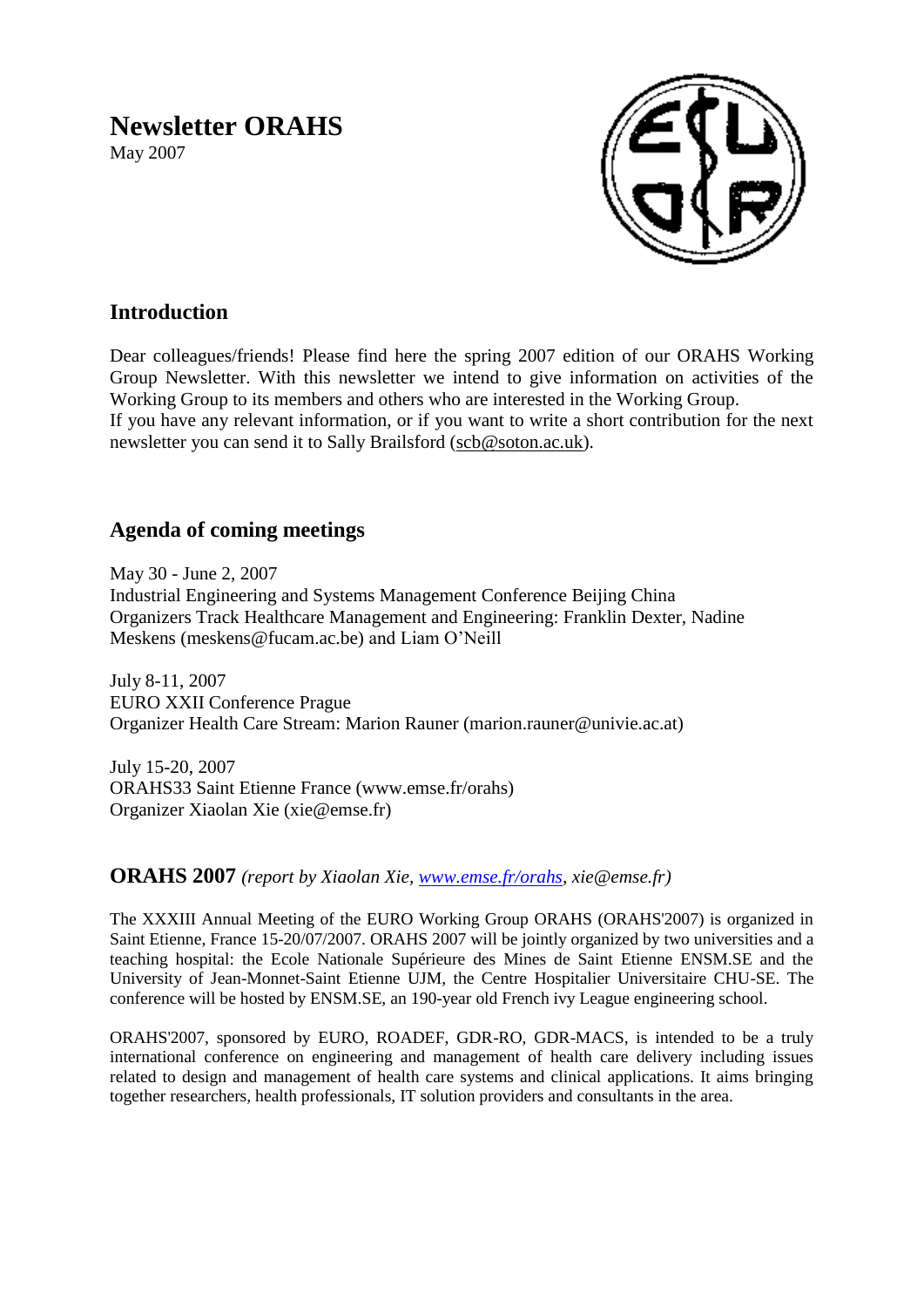#### *Salient features of ORAHS'2007 include:*

- □ Following the tradition of ORAHS annual meetings with (i) presentation and debate with local health decision-makers and leaders of research initiatives in health care delivery, (ii) technical presentations, (iii) field visits and tours and (iv) a rich social program.
- Truly international conference with **feature sessions by several national/regional working groups** on management and engineering of health care systems for picturing research in the world on health care engineering.
- **A session of "Project Ideas"** (short presentations of 5 to 10 minutes) to identify project ideas addressing challenges of health care delivery that need joint European/international research efforts. For information, there is a call for EU projects on "optimizing the delivery of health care" with deadline on September 10. **Please submit your creative ideas for debate. Help is also needed to have a scientific officer of FP7 in charge of health to have immediate feedback.** The ability of ORAHS communinity to come up with innovative projects is very important for the recognition of the importance of OR in health.
- **Session in software solutions in health**.
- **An intensive tutorial stream of 2-days** in healthcare delivery engineering including a field visit (July 16-17, 2007). Tutorial talks of 2 hours each by 7 world renown experts (Yasar Ozcan, Mike Carter, Steve Gallivan, Eva Lee, Frank Dexter, Arjan Shahani, Ruth Davis).
- **Special volumes or issues** in Annals of Operations Research, Health Care Management Science, International Journal of Healthcare Information Systems & Informatic.

#### *Submission*

Please follow instruction on the conference website for submission of abstracts. Full papers are now accepted for consideration in special issues. Invited sessions are encouraged. Submission to special issues is now opened (Priority will be given to ORAHS'2007 papers). Be sure to present your best papers in ORAHS'2007.

*Important Dates* June 01, 2007 : deadline for submission of abstracts June 01, 2007 : deadline for advance registration rate July 15-20, 2007: ORAHS'2007 conference July 16-17, 2007: Tutorials

September 30: Full papers for post-conference proceedings November 30: Deadline for submission of full papers for special issues

#### *Social program*

The social program for regular registrations includes:

- The welcome party on sunday 07/15 evening.
- A cocktail at the Saint-Étienne townhall on monday 07/16 evening.
- A surprise party on tuesday 07/17 evening.
- The Lyon excursion on wednesday 07/18 afternoon: visit of the famous *Vieux Lyon*, minicruise (about one hour) on the Rhone and dinner in a famous local restaurant, *Brasserie Georges*. [\(http://www.lyon.fr/vdl/sections/en/](http://www.lyon.fr/vdl/sections/en/) )
- The Gala dinner on thursday 07/19 evening.

The social program for accompanying persons includes:

- The welcome party on sunday 07/15 evening.
- A visit of the Saint-Étienne city on monday 07/16 and its famous museums. [\(http://www.tourisme-st-etienne.com/site\\_ang/index.htm](http://www.tourisme-st-etienne.com/site_ang/index.htm) )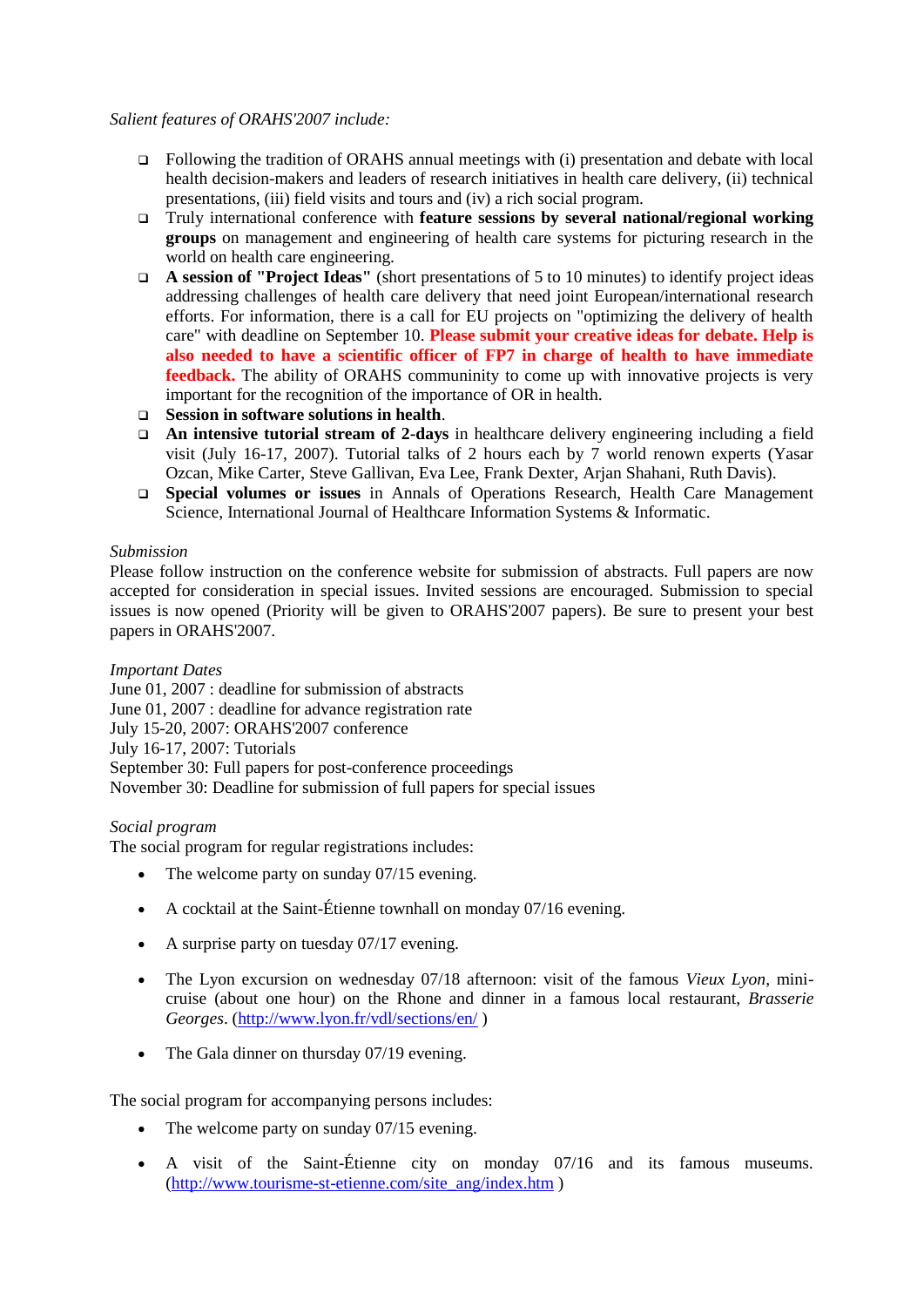- A surprise party on tuesday 07/17 evening.
- A visit of Le Puy-en-Velay city and Saint-Victor-sur-Loire (Gorge of Loire river, the longest river in France) on tuesday 07/17. [\(http://www.ot-lepuyenvelay.fr/versionanglaise/siteang/images/arc/j1.html](http://www.ot-lepuyenvelay.fr/versionanglaise/siteang/images/arc/j1.html) )
- The Lyon excursion on wednesday 07/18 afternoon: visit of the famous *Vieux Lyon*, minicruise (about one hour) on the Rhone and dinner in a famous local restaurant, *Brasserie Georges*. [\(http://www.lyon.fr/vdl/sections/en/](http://www.lyon.fr/vdl/sections/en/) )
- A visit of the Beaujolais wine region on thursday 07/19, with touristic tour and wine tasting.
- The Gala dinner on thursday 07/19 evening.

#### *Venue*

ORAHS'2007 will be held at the École Nationale Supérieure des Mines de Saint Etienne, France. More precisely, the conference will be held in the Espace Fauriel [\(access map\)](http://www.emse.fr/en/tool/acces.html). Below is a picture of the Espace Fauriel.



A brief introduction is as follows.

The [École Nationale Supérieure des Mines de Saint-Étienne](http://www.emse.fr/) is an elite School (Grand Ecole: a sort of Ivy League School). Since 1816, the Ecole Nationale Supérieure des Mines de Saint-Etienne (ENSM.SE) has been producing outstanding industrial managers. Based on close links with leading French and international firms, the School is reputed to be one of the major scientific centers and a crucial hub of industrial research in France and in Europe. The school is structured around six research divisions: the Industrial Engineering and Computer Science, Process Engineering, Environmental Engineering, Materials Science, Microelectronics Engineering, and Engineering and Health. Because research is fundamentally linked to the raison d'être of the school, it is at the heart of the School activities. Publications, industrial contracts as well as the recognition of our expertise created the school's reputation.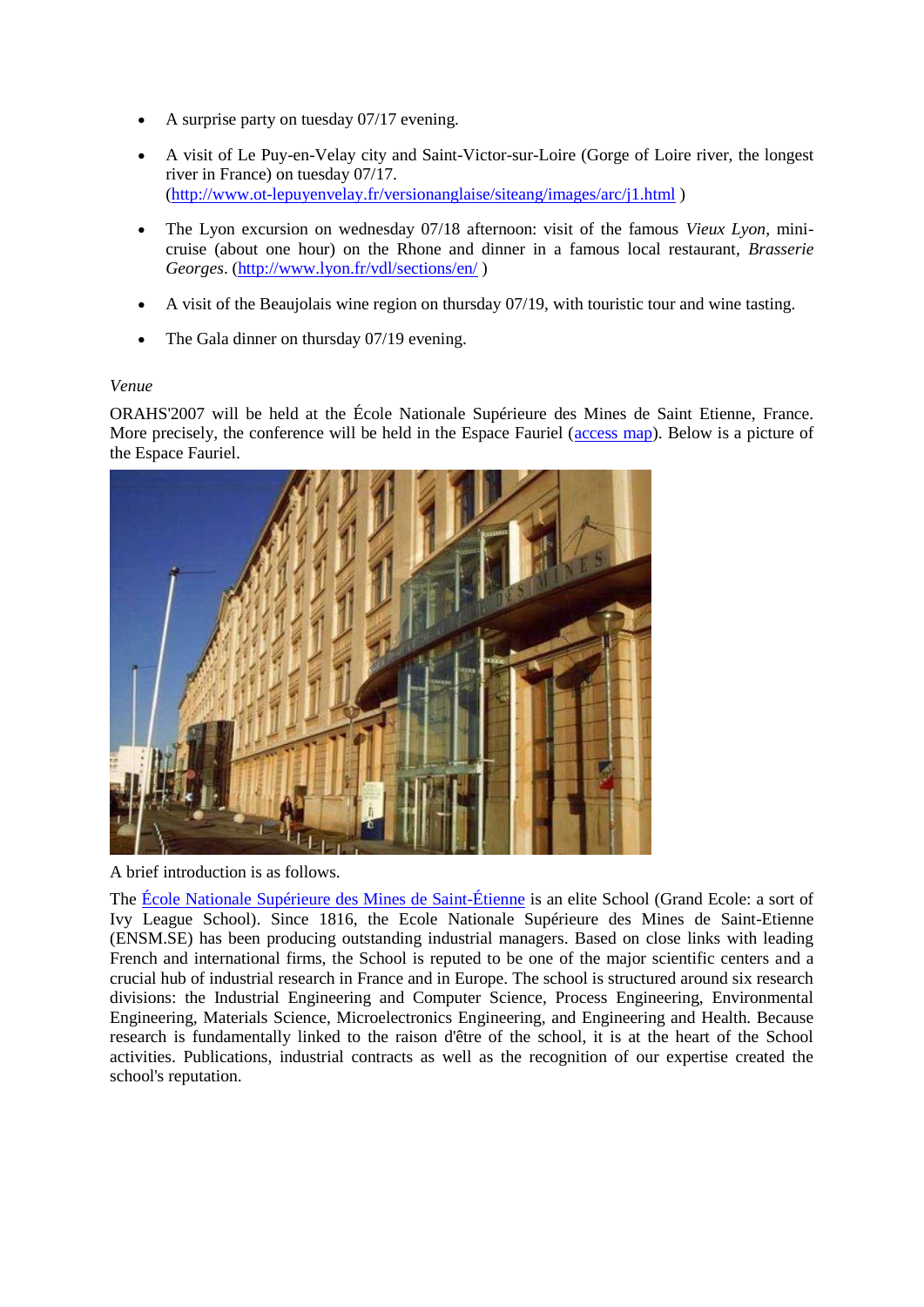

Education and research are the two pillars of the success of ENSM.SE. Mission statement: respond to needs of enterprises by developing high level specialists ready to work effectively in the framework of globalization. Spirit of innovation, entrepreneurial, interdisciplinary, a high level of technical competences, flexibility and courage are the ingredients which make up our students. Living in heart of Europe, allied with best universities and institutions in the Americas and Asia, ENSM.SE finds itself poised to taken on new experiences, domains and challenges.

Under the auspices of the Ministry of Industry, the ENSM.SE is entering the 21st century with a dynamic and innovative approach. The Microelectronics Division in the new site of Gardanne (2003), and the Engineering and Health Division of Saint-Etienne (2004), recently founded, demonstrate the school's leadership in the forefront of high technology.

*About Saint-Étienne, a cultural metropolis at the door of wonderful natural park***.** The era of coal mining and metal working firmly belongs to Saint-Étienne's past. The city has clearly evolved towards an economy based on new technologies. However, the city hasn't forgotten his remarkable industrial history. It is the only city in France selected as historical city for the 19th century. Beyond the Art and Industry National Museum with its unique collection of elaborate weaponry, unusual bicycles and braided ribbons, a complete industrial heritage is there to be visited.



Saint-Étienne does not only have a rich industrial past but an exciting cultural present. Retaining undiminished spirit of daring innovation, the town seems on the verge of becoming the design capital of the world. The design heritage was the impetus behind the creation, in 1998, of the biennial international festival of design, which was an immediate success (150 000 visitors in 2002). With an internationally renowned Modern Art Gallery, Saint-Étienne offers an exceptional cultural center completed with a plethora of cafés, theatres, clubs and restaurants.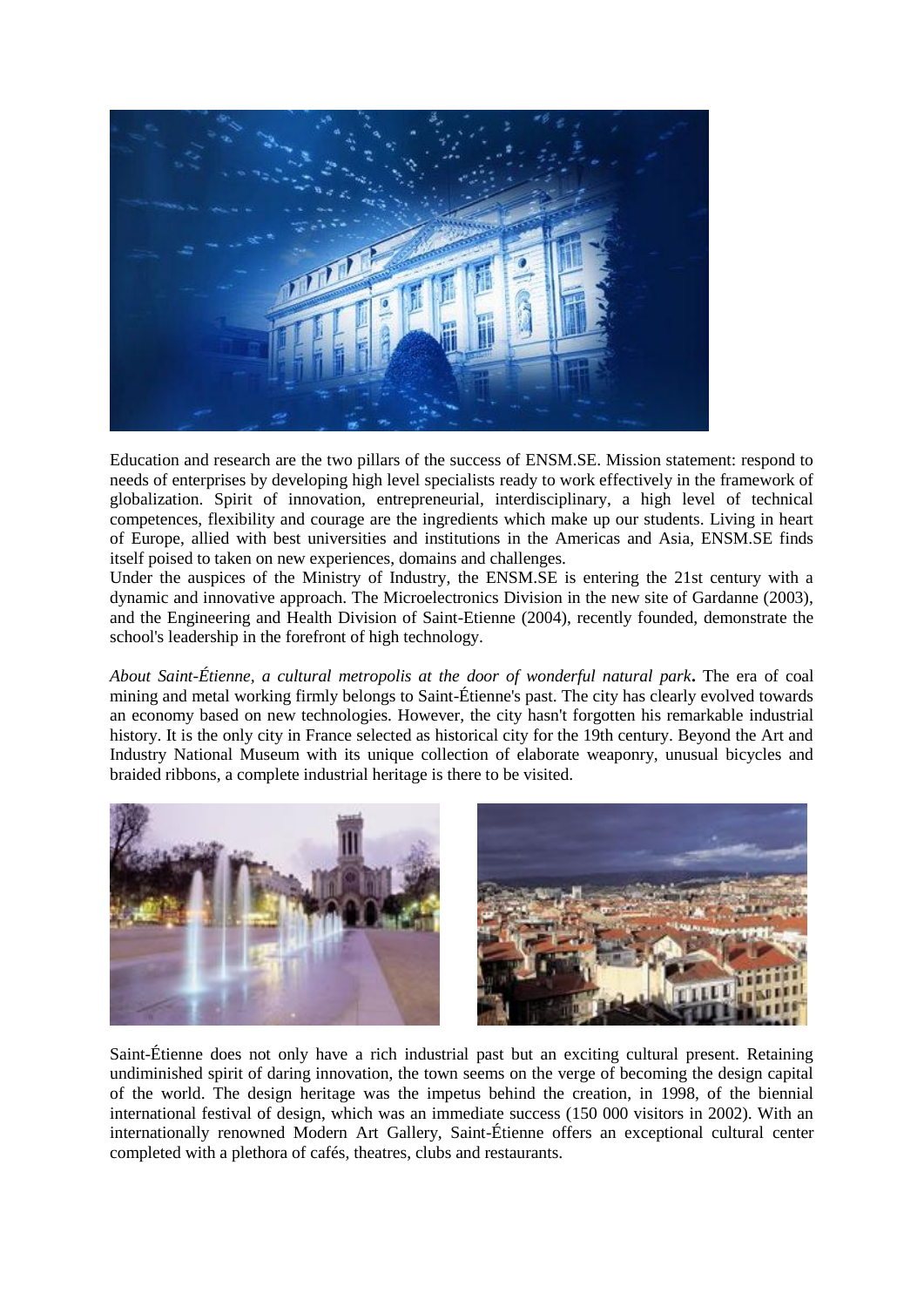



Situated at only 60 km from Lyon, Saint-Étienne is at the crossroads of the major French motorways making easily accessible cities like Geneva, Marseilles, Paris and region like the Alps, Drôme and Provence. The region of Saint-Étienne has much to offer. With a town center situated a stone's throw from the Pilat a regional Nature Park, the Forez mountains and the gorges of the River Loire, Saint-Étienne will give you a direct access to wonderful landscape with medieval villages and old stone castles scattered around. In the middle of the regional park, Saint-Victor water sport center will give you all the opportunities of sailing, water-skiing or canoeing.

#### **Accommodation recommended for the conference**

Tenor Hotel 12, rue Blanqui 42000 Saint-Étienne, France Conveniently located in the city centre and best payoff. Code: ORAHS. Single: 50  $\epsilon$ , breakfast included; Double: 60  $\epsilon$ .

Mercure Hotel

Rue de Wuppertal 42100 Saint-Étienne, France Most comfortable hotel and near the conference venue. Please book before 2007/05/15 for special prices. Code: ORAHS. Single: 89 €; Double: 98 €. Breakfast included.

Student's Hall of Residence *Maison des Élèves* 20, boulevard Alexandre de Fraissinette 42100 Saint-Étienne, France Cheapiest and near the conference venue.  $15 \in$  by night and by person, breakfast and internet access included. Please contact us for reservation.

Astoria Hotel

Rue Henri Déchaud 42000 Saint-Étienne, France Nearest to the conference venue. Code: ORAHS. Single: 49.5 €; Double: 58 €. Breakfast:  $6.5 \in$ .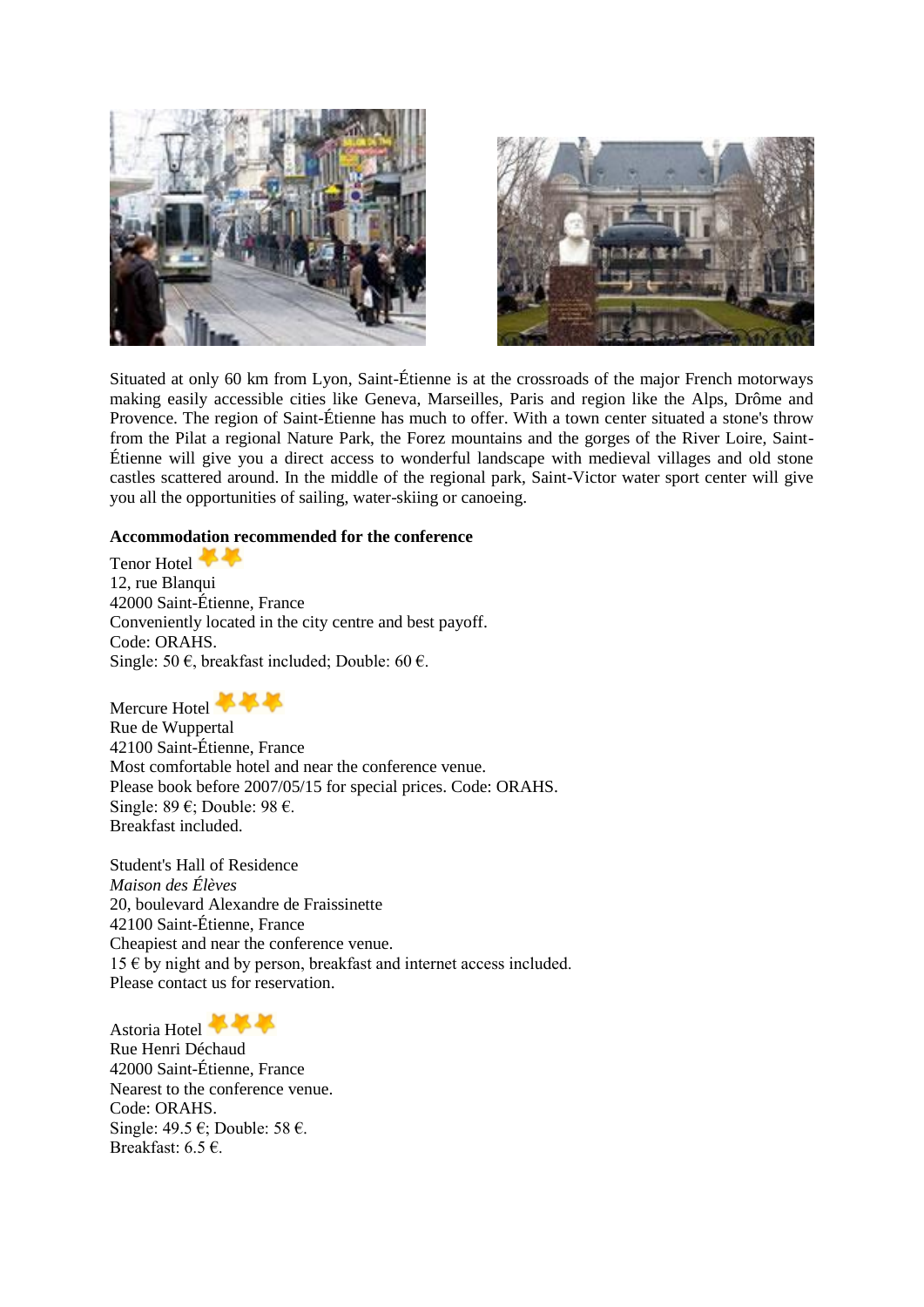#### **How to get to Saint-Étienne?**

By car:

- Motorway A72 Clermont-Ferrand/Saint-Étienne.
- Motorway A47 Lyon/Saint-Étienne.
- Road 82 Roanne/Saint-Étienne.
- Road 88 Firminy-Le Puy/Saint-Étienne.

By train:

- Direct from Paris, Lyon, Marseille by TGV.
- Direct from Paris CDG Airport by TGV.

By plane:

- [Paris-CGD & Paris-Orly.](http://www.aeroportsdeparis.fr/ADP/en-GB/Passagers/)
- [Lyon-Saint-Exupery.](http://www.lyonairport.com/)
- [Saint-Étienne-Bouthéon.](http://www.saint-etienne.aeroport.fr/site_st_etienne_anglais/index.htm)

## **EURO- info**

EURO has an extensive website with information on EURO conferences and EURO Working Groups. The website contains also an annual report of ORAHS. The EURO vice-president 2 in charge of the Working Groups has become Professor Marc Sevaux, University of South Brittany, Lester France, who is *ex officio* a member of our working group. For more information about EURO, see [www.euro-online.org](http://www.euro-online.org/) 

## **Web-site news** *(report by Sally Brailsford)*

The ORAHS website contains information about many of the previous meetings of the group, going back as far as 1975 when the first ever meeting was held (in Exeter, UK under the chairmanship of Duncan Boldy). It is updated again with new members' details and updates from current members. Please check your details and if you would like anything changed, email Sally (scb@soton.ac.uk). We welcome ideas and suggestions for the website.

The new website is up and running at [http://www.management.soton.ac.uk/orahs/.](http://www.management.soton.ac.uk/orahs/) If you have not already done so, please update your bookmarks. For the time being, you will be re-routed here from the old site, but I'm not sure how long this will continue. There are some features which still remain to be updated, but the site is database-driven which means that it will be much easier to maintain in the future.